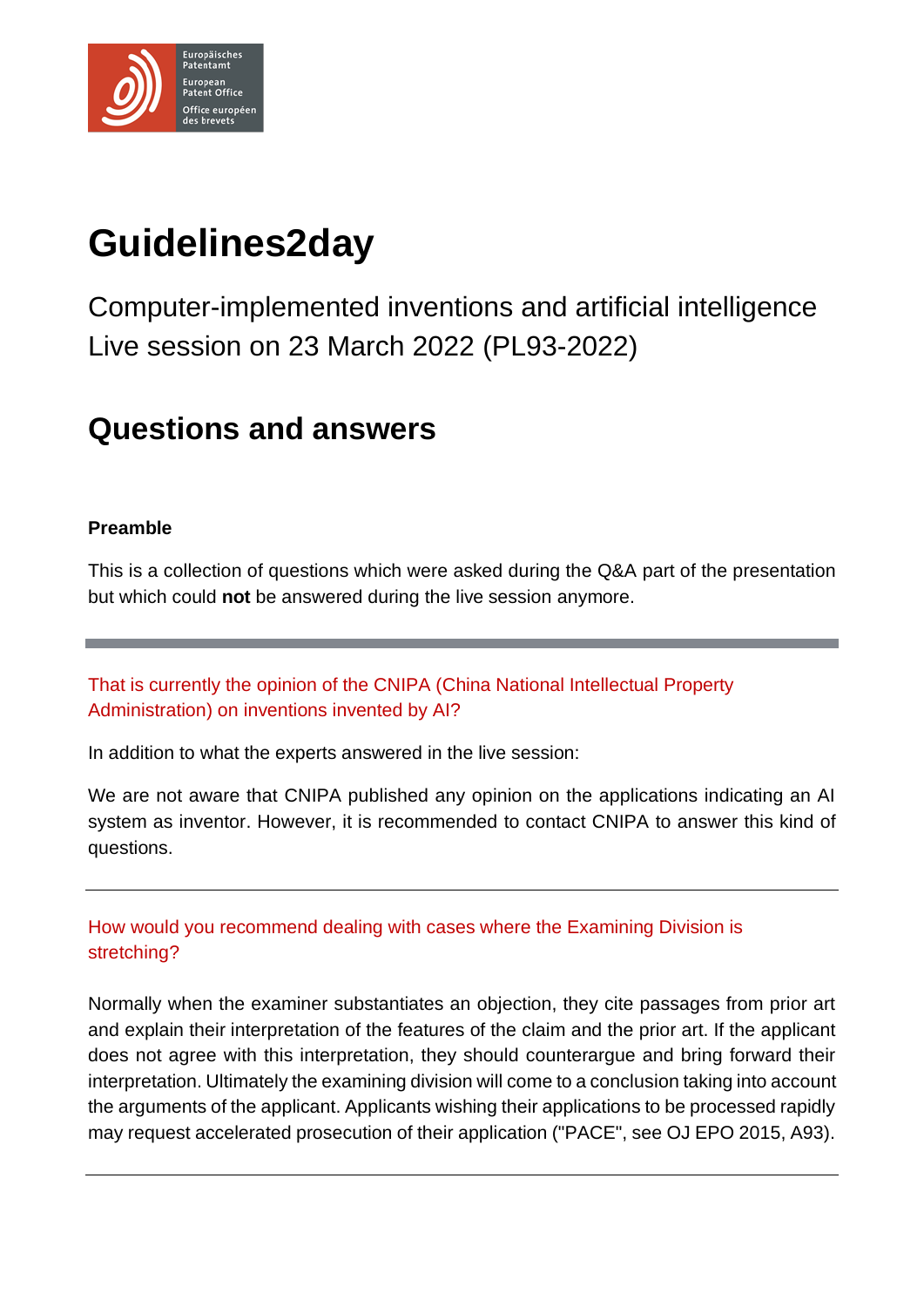#### Can software embedded in specialised hardware be protected without fully disclosing details of hardware?

Only if enough of the hardware is given to have the software fully enabled (Art.83 EPC).

### If a claim implies a technical and a non-technical use, could you please comment on using undisclosed or disclosed disclaimers to disclose non-technical use?

There would be a case by case analysis of whether the disclosed and undisclosed disclaimer would be allowable with respect to the requirements of Art. 84 and 123(2) EPC. These are explained in the Guidelines, F-IV. 4.19 and H-V, 4 and sub-sections. It would need to be decided whether expressly stating a disclaimer of specific non-technical use would be sufficient to guarantee acknowledging a technical effect over the whole scope. We have not spotted any example in case law yet but the Guidelines H-V, 4.2.1, first bullet (iii) hints at such a possibility.

#### How do you recommend dealing with A84 objections in those cases?

The claims should define the technical features which achieve the technical effects allowing the solution of the technical problem. The effects as such, or information in support of their presence may appear in the description. Sections F-IV, 4.5.2 and 4.5.5 about essential features might be relevant for this question.

#### I think the EPO considers "the cloud" a technical object, such as any other storage.

"Computer cloud" would be interpreted as a system, presumably with storage and processing resources. The Guidelines F-IV, 3.9.3 discusses CII implemented in a distributed computing environment.

Is it patentable to apply rules to data in the cloud, if for example, same rules are known in the prior art? Is there any basis/reference to the approach of the EPO for "cloud" computing claims? For some cases at the USPTO, the mere fact that the computation is done in the cloud makes the invention patentable, how does EPO see that? Any reference that I can read?

An invention relating to computer clouds would be treated as any other invention. There should be a technical solution to a technical problem which is a novel and inventive over prior art. Each individual feature, e.g. data rules, would be assessed if they make a technical contribution in the context of the claim, and if so, will be taken into account when assessing